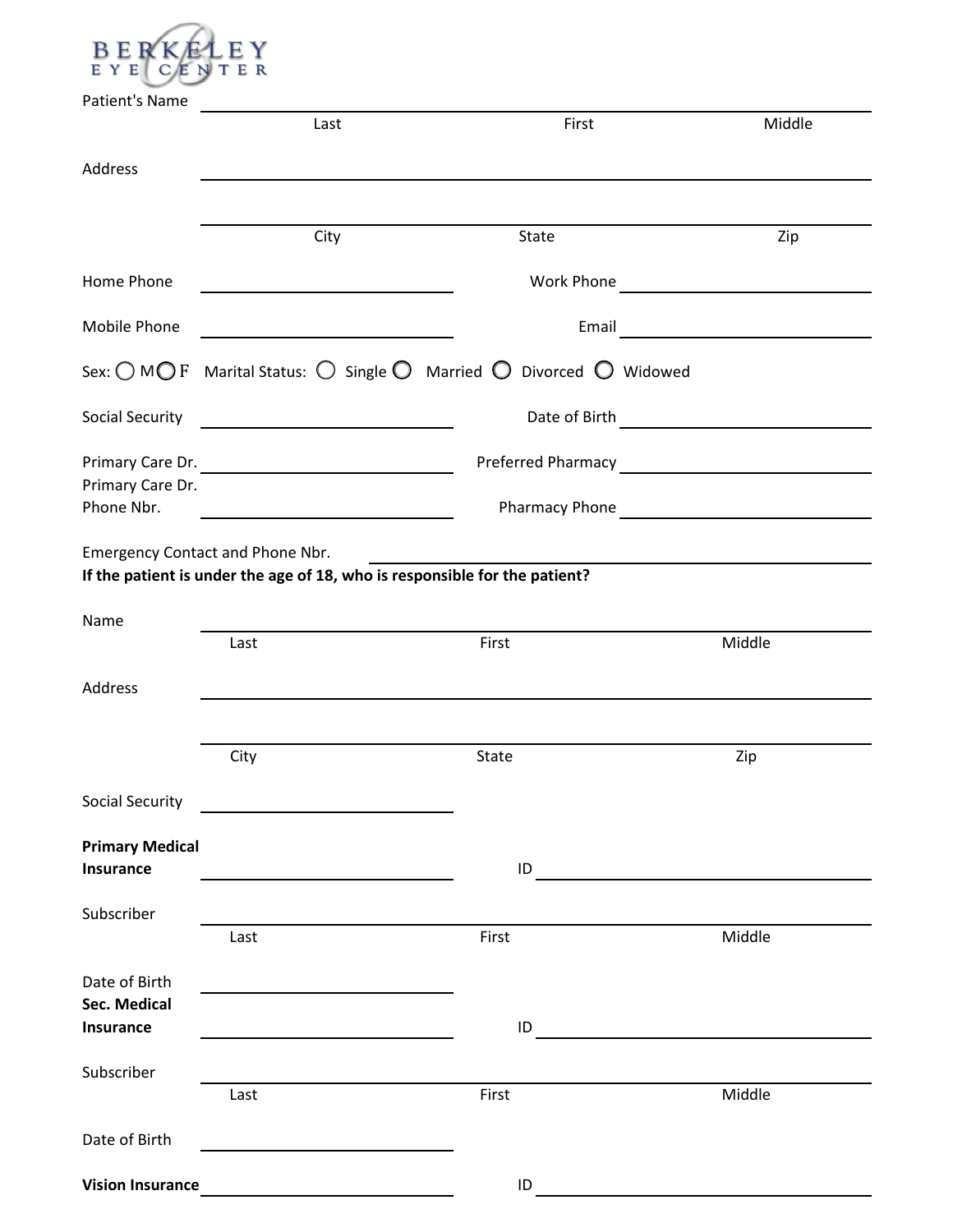**Due to new regulations mandated at both the state and federal level,** we are now obligated to collect the race, ethnic background and preferred language of each patient. This information will go into your medical record and remains strictly confidential.

| Please chose your race                                               | ◯ American Indian or Alaska Native<br>Asian<br>◯ Black or African American<br>◯ Native Hawaiian or Other Pacific Islander<br>O Other Race or Multiple Races<br>White |
|----------------------------------------------------------------------|----------------------------------------------------------------------------------------------------------------------------------------------------------------------|
| Please chose your ethnic $\bigcirc$ Hispanic or Latino<br>background | Non Hispanic or Latino                                                                                                                                               |

What is your preferred language

Please chose how would you prefer to be notified/reminded about future appointments, optical orders and contact lens orders?

| ◯ Text message          |  |
|-------------------------|--|
| ◯ Call my mobile number |  |
| C Call my work number   |  |
| ◯ Call my home number   |  |
| C Email only            |  |

I hereby consent to a health examination, related diagnostic procedures and treatments provided by the Eye Center. I hereby authorize my insurance company(s) to remit directly to the Eye Center all payment of benefits otherwise payable to me under the provision of my policy(s). I request that payment of authorized Medicare/Medicaid benefits be made either to me or on my behalf to the Eye Center for any services provided to me. I hereby authorize the release of this information needed to determine benefits payable for related services. I also authorize the use of any photographs or data collections taken to document my ocular condition for routine care or use in research and professional publication. Photo static copies of this authorization will be considered valid as the original.

**If my insurance company requires referrals, vouchers or authorizations, I will present these to the receptionist immediately. Failure to do so will make me responsible for full payment once services are rendered.**

Signature

(Please chose one)  $\bigcap$  Patient  $\bigcap$  Parent  $\bigcap$  Legal Guardian  $\bigcap$  Responsible Party

I have received a copy of the "Notice of Privacy Practices"

initial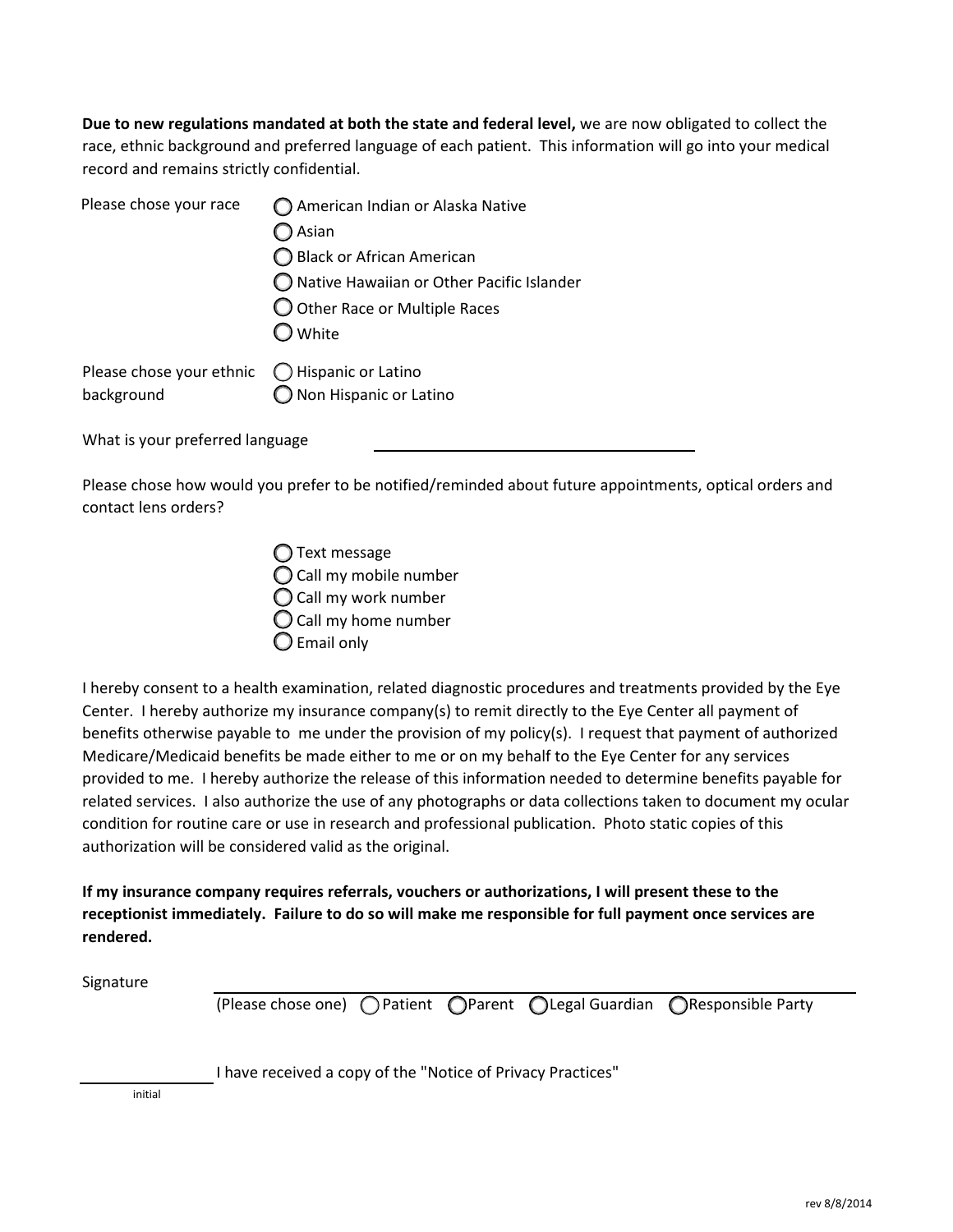# **Berkeley Eye Center GENERAL HISTORY**

|                                                                                                                                                                                                                                                                                                                                                                                                   |             |               |             |                                                                                                                         |                |               | Female          |  |  |
|---------------------------------------------------------------------------------------------------------------------------------------------------------------------------------------------------------------------------------------------------------------------------------------------------------------------------------------------------------------------------------------------------|-------------|---------------|-------------|-------------------------------------------------------------------------------------------------------------------------|----------------|---------------|-----------------|--|--|
| 1. Allergies:                                                                                                                                                                                                                                                                                                                                                                                     |             |               |             |                                                                                                                         |                |               |                 |  |  |
| 2. Have you had a flu shot this season?   Yes                                                                                                                                                                                                                                                                                                                                                     |             |               | <b>TNo</b>  |                                                                                                                         |                |               |                 |  |  |
| 3. If you are over the age of 65, have you had a pneumonia shot? $ \cdot $ $\forall$ es $ \cdot $ No                                                                                                                                                                                                                                                                                              |             |               |             |                                                                                                                         |                |               |                 |  |  |
| 4. History of the following diseases: Check if yes for Self. For family, please use the following key to describe which family                                                                                                                                                                                                                                                                    |             |               |             |                                                                                                                         |                |               |                 |  |  |
| member you're referring to: M= Mother; F= Father; GM= Grandmother; GF= Grandfather; S=Sibling; C= Child; O=Other.                                                                                                                                                                                                                                                                                 |             |               |             |                                                                                                                         |                |               |                 |  |  |
|                                                                                                                                                                                                                                                                                                                                                                                                   | <b>Self</b> | <b>Family</b> |             | <b>Gastrointestinal</b>                                                                                                 |                | Self   Family |                 |  |  |
| Cardiac                                                                                                                                                                                                                                                                                                                                                                                           |             |               |             | 1. Gastro-esophageal reflux                                                                                             |                |               |                 |  |  |
| 1. Heart disease                                                                                                                                                                                                                                                                                                                                                                                  |             |               |             | 2. Hiatal hernia                                                                                                        |                |               |                 |  |  |
| 2. High blood pressure                                                                                                                                                                                                                                                                                                                                                                            |             |               |             | <b>Eye Disease</b>                                                                                                      |                |               |                 |  |  |
| <b>Respiratory</b>                                                                                                                                                                                                                                                                                                                                                                                |             |               |             | 1. Cataracts                                                                                                            |                |               |                 |  |  |
| 1. Asthma                                                                                                                                                                                                                                                                                                                                                                                         |             |               |             | 2. Glaucoma                                                                                                             |                |               |                 |  |  |
| 2. Bronchitis                                                                                                                                                                                                                                                                                                                                                                                     |             |               |             | 3. Macular degeneration                                                                                                 |                |               |                 |  |  |
| 3. Emphysema                                                                                                                                                                                                                                                                                                                                                                                      |             |               |             | 4. Retinal detachment                                                                                                   |                |               |                 |  |  |
| 4. Oxygen dependence COPD                                                                                                                                                                                                                                                                                                                                                                         |             |               |             | Ear/Nose/Throat                                                                                                         |                |               |                 |  |  |
| <b>Neurological</b>                                                                                                                                                                                                                                                                                                                                                                               |             |               |             | 1. Chronic cough                                                                                                        |                |               |                 |  |  |
| 1. Stroke                                                                                                                                                                                                                                                                                                                                                                                         |             |               |             | 2. Hearing aid use                                                                                                      |                |               |                 |  |  |
| 2. Seizures                                                                                                                                                                                                                                                                                                                                                                                       |             |               |             | Psychiatric                                                                                                             |                |               |                 |  |  |
| <b>Kidney</b><br>1. Renal insufficiency/failure                                                                                                                                                                                                                                                                                                                                                   |             |               |             | 1. Depression                                                                                                           |                |               |                 |  |  |
| 2. Dialysis dependence                                                                                                                                                                                                                                                                                                                                                                            |             |               |             | 2. Anxiety                                                                                                              |                |               |                 |  |  |
| <b>Endocrine</b>                                                                                                                                                                                                                                                                                                                                                                                  |             |               |             | <b>Other</b>                                                                                                            |                |               |                 |  |  |
| 1. Diabetes (Type $\sqrt{2}$                                                                                                                                                                                                                                                                                                                                                                      |             |               |             | 1. Cancer (Type: ____________<br>2. Cholesterol                                                                         |                |               |                 |  |  |
| 2. Thyroid Problems                                                                                                                                                                                                                                                                                                                                                                               |             |               |             | 3. Lupus                                                                                                                |                |               |                 |  |  |
| <b>Musculoskeletal</b>                                                                                                                                                                                                                                                                                                                                                                            |             |               |             | 4. Bleeding disorders (Type:                                                                                            |                |               |                 |  |  |
| 1. Walker/wheelchair use                                                                                                                                                                                                                                                                                                                                                                          |             |               |             |                                                                                                                         |                |               |                 |  |  |
| 2. Joint pain (Location: $\frac{1}{1-\frac{1}{1-\frac{1}{1-\frac{1}{1-\frac{1}{1-\frac{1}{1-\frac{1}{1-\frac{1}{1-\frac{1}{1-\frac{1}{1-\frac{1}{1-\frac{1}{1-\frac{1}{1-\frac{1}{1-\frac{1}{1-\frac{1}{1-\frac{1}{1-\frac{1}{1-\frac{1}{1-\frac{1}{1-\frac{1}{1-\frac{1}{1-\frac{1}{1-\frac{1}{1-\frac{1}{1-\frac{1}{1-\frac{1}{1-\frac{1}{1-\frac{1}{1-\frac{1}{1-\frac{1}{1-\frac{1}{1-\frac{$ |             |               |             | 5.HIV                                                                                                                   |                |               |                 |  |  |
| 3. Rheumatoid Arthritis                                                                                                                                                                                                                                                                                                                                                                           |             |               |             |                                                                                                                         |                |               |                 |  |  |
|                                                                                                                                                                                                                                                                                                                                                                                                   |             |               |             |                                                                                                                         |                |               |                 |  |  |
| <b>5. Current medications:</b>                                                                                                                                                                                                                                                                                                                                                                    |             |               |             |                                                                                                                         |                |               |                 |  |  |
|                                                                                                                                                                                                                                                                                                                                                                                                   |             |               |             |                                                                                                                         |                |               |                 |  |  |
|                                                                                                                                                                                                                                                                                                                                                                                                   |             |               |             |                                                                                                                         |                |               |                 |  |  |
| 6. Previous surgeries:                                                                                                                                                                                                                                                                                                                                                                            |             |               |             |                                                                                                                         |                |               |                 |  |  |
| 7. Do you smoke? $\sqrt{$ Yes                                                                                                                                                                                                                                                                                                                                                                     |             |               |             | $\sqrt{\phantom{a}}$ No <b>Do you use smokeless tobacco?</b> $\sqrt{\phantom{a}}$ Yes $\sqrt{\phantom{a}}$ No Quantity: |                |               |                 |  |  |
|                                                                                                                                                                                                                                                                                                                                                                                                   |             |               |             |                                                                                                                         |                |               |                 |  |  |
| If you quit, how long ago?<br>8. Alcohol consumption?                                                                                                                                                                                                                                                                                                                                             | <b>Yes</b>  | No            |             |                                                                                                                         |                |               |                 |  |  |
|                                                                                                                                                                                                                                                                                                                                                                                                   |             |               |             |                                                                                                                         |                |               |                 |  |  |
| <b>9. Drug abuse?</b> $\begin{array}{ c c c c c } \hline \text{Yes} & \text{No} \\\hline \end{array}$                                                                                                                                                                                                                                                                                             |             |               |             |                                                                                                                         |                |               |                 |  |  |
| 10. If you are female, possibility of pregnancy or breastfeeding?    Yes                                                                                                                                                                                                                                                                                                                          |             |               |             | <b>INo</b>                                                                                                              |                |               |                 |  |  |
| 11. Do you have an Advanced Directive for Healthcare (Living Will)   Yes                                                                                                                                                                                                                                                                                                                          |             |               |             | <b>INo</b>                                                                                                              |                |               |                 |  |  |
| 12. Do you suffer from any of the following?                                                                                                                                                                                                                                                                                                                                                      |             |               |             |                                                                                                                         |                |               |                 |  |  |
| Sinus problems<br>Blurry vision $\lceil$                                                                                                                                                                                                                                                                                                                                                          |             |               | Watery eyes | Pain in your eyes                                                                                                       | Dizziness      |               | <b>Floaters</b> |  |  |
| $Dry$ eyes $\Box$<br>Seasonal allergies                                                                                                                                                                                                                                                                                                                                                           |             |               | Headaches   | Flashes of light                                                                                                        | $Halos$ $\Box$ | Other         |                 |  |  |
| 13. Do you wear glasses? Yes                                                                                                                                                                                                                                                                                                                                                                      |             |               |             | No $\,$ Do you wear contact lenses? Thes $\,$ T No $\,$ If yes: $\,$ $\,$ $\,$ Hard $\,$ $\,$                           |                |               | Soft            |  |  |
| Power: Right_____ Left_____<br>How many hours per day?<br><b>Brand:</b>                                                                                                                                                                                                                                                                                                                           |             |               |             |                                                                                                                         |                |               |                 |  |  |